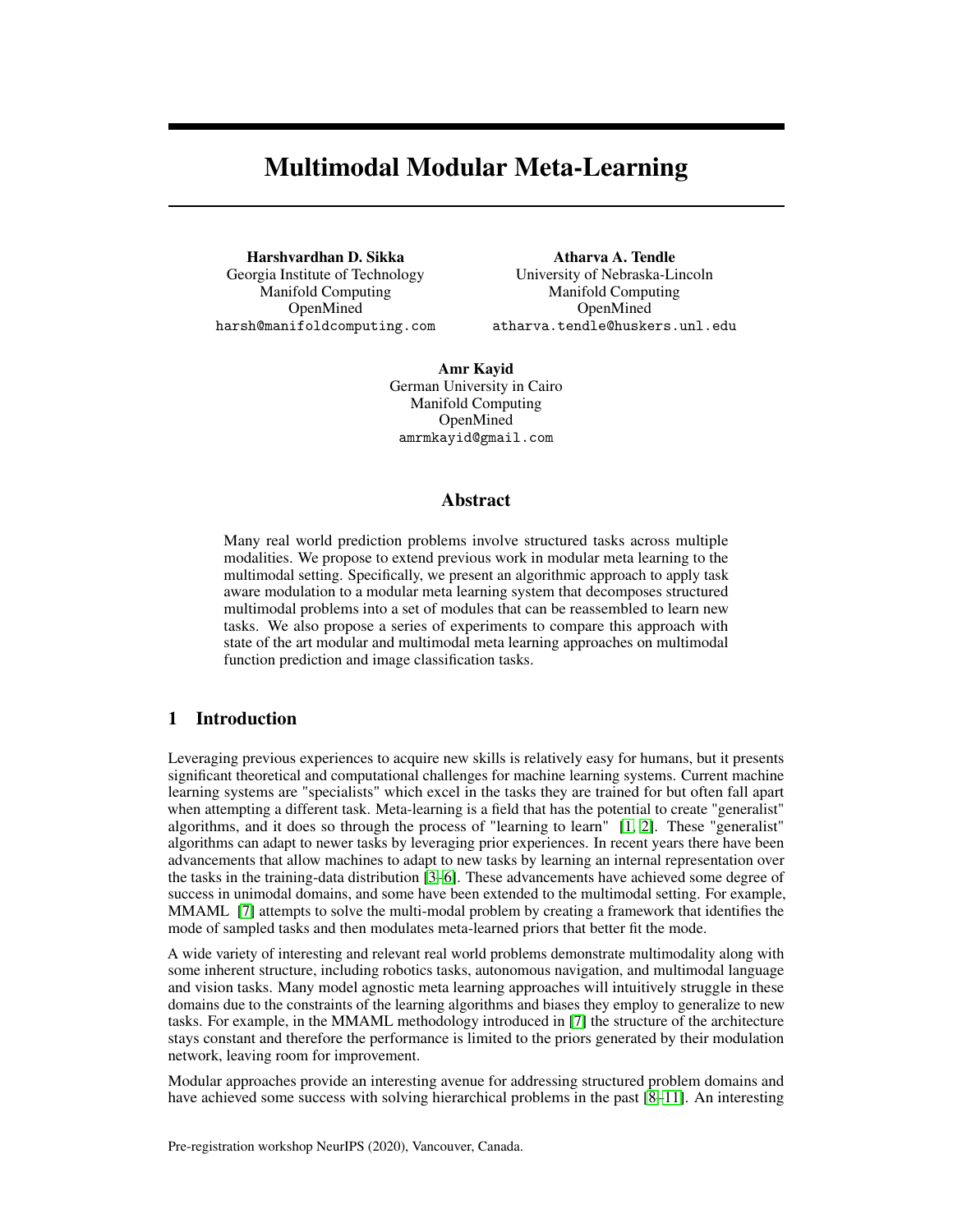direction in Meta-learning is learning a set of reusable modules from the decomposition of a structured task, and then recombining those modules to solve new tasks [\[12\]](#page-5-7).

Previous attempts at solving real world multimodal problems have highlighted the inherent structure in many of these problem spaces. For example, various problem domains in the field of robotics are known to be multimodal in nature while maintaining heirarchical structure. An example of this is the task of human action prediction. A popular benchmark dataset for this task is the Berkeley mhad database [\[13\]](#page-5-8), which includes several data modalities, including accelerometer and video data. Diagnostic tasks in medicine are also often multimodal, combining data from various sensors, tests, text, and imagery to predict the prevalance of a medical condition [\[14\]](#page-6-0). In this paper, we propose an extension to modular meta-learning that learns a set of modules and combines them for tasks in a variety of domains. The text is structured as follows: In Section 2, we discuss related work in the areas of modularity, multimodality, and meta-learning. In Section 3, we discuss some critical preliminaries to develop a modular meta learning approach for multiple modalities. Following this, in Section 4 we break down our approach and explicitly outline a pseudocode meta learning algorithm, T4ML. Finally, we discuss experimental aims in detail in Section 5.

## 2 Related Work

Our work builds primarily from two sources: *multimodal* meta-learning and *modular* meta-learning. Meta-learning empowers machines with the ability of *learning to learn* by designing models that rapidly learn new skills with a few training examples. Notable examples of meta-learning are Model-Agnostic Meta-Learning MAML [\[3\]](#page-5-2) and related optimization-based methods [\[4–](#page-5-9)[6,](#page-5-3) [15\]](#page-6-1). MAML is a general optimization algorithm that aims to estimate a good initialization of a model's parameters to achieve optimal fast learning on a new task with only a small number of gradient steps. However, having a common initialization for all tasks can restrict the performance on a *multimodal task distribution*.

Multimodal Model-Agnostic Meta-Learning [\[7\]](#page-5-4) is a more powerful model-agnostic meta-learning framework for the multimodal setting. It augments MAML to identify tasks sampled from a multimodal task distribution and adapts quickly through gradient updates. This framework achieved superior generalization performance in multimodal few-shot regression, image classification, and reinforcement learning tasks.

Recently, investigating the structure of neural networks and designing modular networks has become important for achieving efficient performance. Modularity is an important principle as it provides a natural way of achieving compositionality and generalization, and has been successfully applied to building static neural networks [\[8,](#page-5-5) [16–](#page-6-2)[18\]](#page-6-3). Moreover some studies have found that some types of modular structures emerged in standard neural networks [\[19,](#page-6-4) [20\]](#page-6-5). New strategies have been proposed for combining the modularity of neural networks with meta learning [\[12,](#page-5-7) [21,](#page-6-6) [22\]](#page-6-7), with a general trend of learning modules that can be recombined to solve new tasks, leading to better performance and combinatorial generalization.

We aim to develop a more efficient and adaptable framework that is able to deal with multimodal task distributions while providing modularity and using efficient neural network architectures for new tasks.

# 3 Preliminaries

As presented in [\[3\]](#page-5-2), a task is defined by the joint distribution  $P_T(x, y)$  over the input, output pairs  $(x, y)$ . Meta-learning aims to learn functions that approximate mappings for K number of input and output data  $(x_k, y_k)_{k=1}^{K_t}$  across a number of different tasks  $t \in T$ . Data for each task t is split into training and testing datasets,  $D_t^{train}$  and  $D_t^{test}$ .

**MAML:** The goal of MAML [\[3\]](#page-5-2) is to find an initialization of parameters  $\theta$  for the meta learning algorithm such that convergence to good performance on a new task can be accomplished with relatively few gradient steps trained on  $\hat{D}_t^{train}$  and evaluated for generalization on  $D_t^{test}$ . The initialization  $\theta$  is found by training on groups of tasks and evaluating computed parameters from those tasks to calculate the test losses on the whole test data for the batch of tasks. The gradients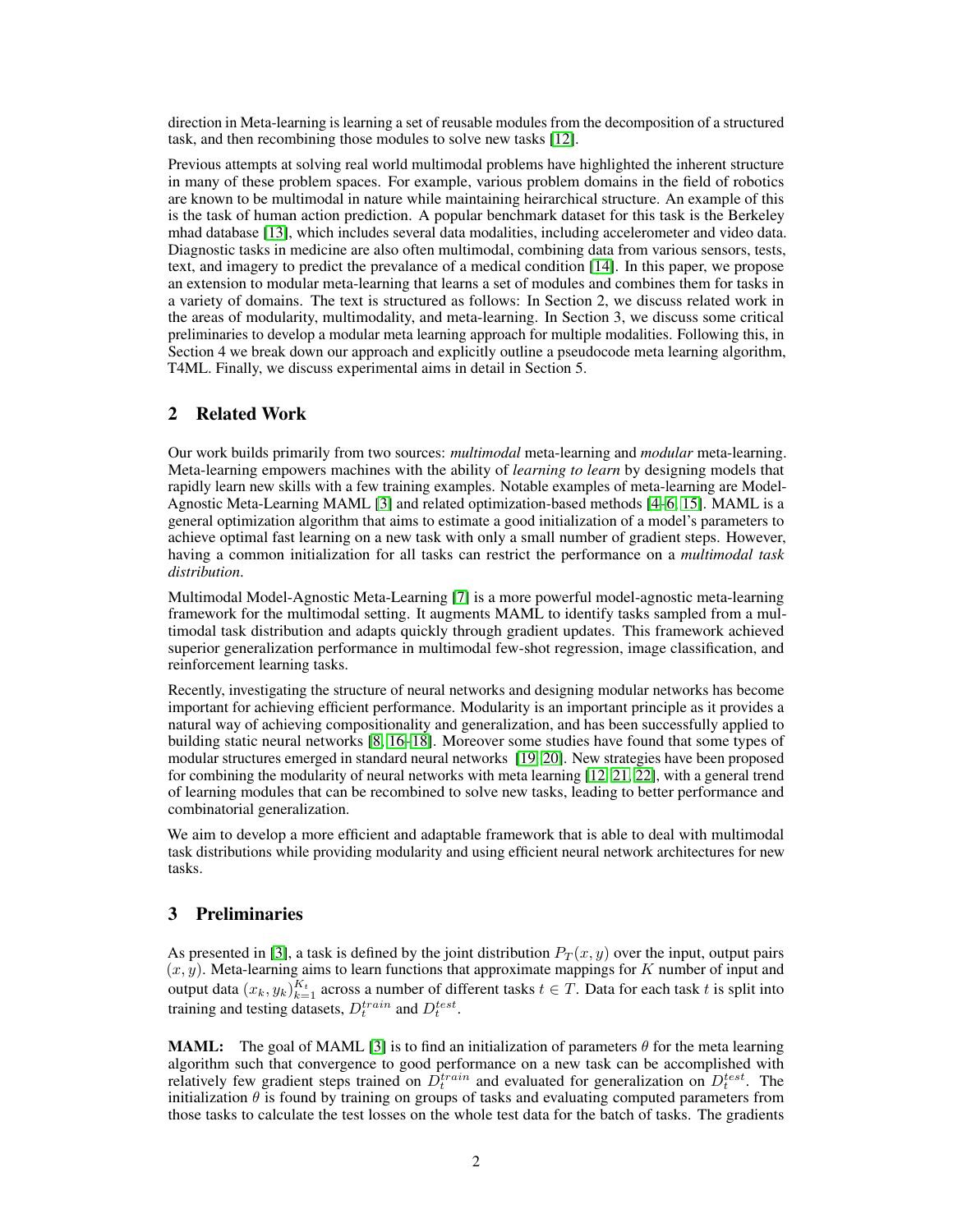of the losses are then used to update  $\theta$ . We adopt the definition of unimodality and multimodality presented in [\[7\]](#page-5-4). If the task distribution contains tasks that belong to a single input domain, it is considered a unimodal distribution. Alternatively, if there are multiple label and input domains, we consider the distribution to be *multimodal*.

Multimodal MAML: Presented in [\[7\]](#page-5-4), MMAML extends MAML in a framework that allows for learning novel tasks in a multimodal setting. The central idea involves using a modulation network to predict the modality of the task and initialize optimal parameters  $\theta$  for that modality in the task network. The modulation network works by taking in the input output data  $(x_k, y_k)_{k=1}^{K_t}$  and passing them to a task encoder,  $h$ . The encoder produces an embedding  $v$ , which is then used to compute the task-specific parameters  $\tau$  that are used to later modulate the meta-learned parameters of the task network. v and  $\tau$  are formalized as the following:

$$
v = h(\{(x_k, y_k)\})_{k=1}^{K_t}; w_h)
$$
\n(1)

$$
\tau = g_i(v; w_g)_{i=1}^N \tag{2}
$$

<span id="page-2-3"></span><span id="page-2-2"></span>Modulations are practically achieved by applying transformations to each building block in the task network, which is an arbitrarily parameterized function like a Neural Network. Building blocks are denoted by  $i$ , and transformations scale and shift the outputs of the neurons in a given block. The function g is made up of feedforward neural networks, each trained to find  $\tau$  for a single block in the task network. After modulation, the task network undergoes a few steps of gradient descent to achieve optimal performance on the task t.

Modular Meta Learning: In [\[12\]](#page-5-7), the authors present BounceGrad, an approach that learns a set of modules and combines them to map to new tasks. Starting with a compositional rule and a set of modules, the authors present a hypothesis space defined by the set of functional mappings  $(C, F, \Theta)$ . Modules f in the basis set F are neural networks with varied architectures, parameterized by  $\theta \in \Theta$ .  $C$  corresponds to a compositional scheme for the generation of complex functions from simpler ones, and involves operators that allow for the composition of the neural modules mentioned earlier.  $S \in \mathbb{S}$ is a particular structure in the space of all particular structure generated by C through the composition of neural modules f. BounceGrad consists of 2 phases, first learning the optimal structure  $S$  and subsequently finding the  $\Theta$  that minimizes the average generalization performance. During the first phase,  $\Theta$  is fixed, and the candidate structure S is tested on the training split from a set of Data held out of the main data, known as the meta-test data. The formulation for Phase 1 is as follows

$$
S_{\Theta}^* = \underset{S \in \mathbb{S}}{\arg \min} e(D_{meta-test}^{train}, S, \Theta)
$$
(3)

<span id="page-2-1"></span><span id="page-2-0"></span>where  $e(D, S, \Theta) = \sum_{\{(x,y)\in D\}} L(S_{\Theta}(x), y)$  defines the loss of a candidate structure with parameters Θ. During the second phase, the structure is now specified, and the goal is to find parameters for the modules that can be used to solve the training tasks. The authors use validation sets for the meta-training tasks to prevent finding parameters that overfit:

$$
J(\Theta) = \sum_{j=1}^{m} e(D_j^{test}, \arg\min_{S \in \mathbb{S}} e(D_j^{train}, S, \Theta), \Theta)
$$
(4)

The authors used simulated annealing [\[23\]](#page-6-8) to search for an optimal structure S, starting with an initial structure and randomly proposing changes that are accepted or rejected. In this work, we propose to extend the BounceGrad approach to the multimodal setting via task aware modulation. We describe our algorithm in the following section.

## 4 Method

Our goal is to develop a modular approach to multimodal meta-learning through task aware modulation (T4ML). We present an initial T4ML algorithm, which learns a collection of modules that can be combined for a new task samples from a multimodal task distribution. A visual overview of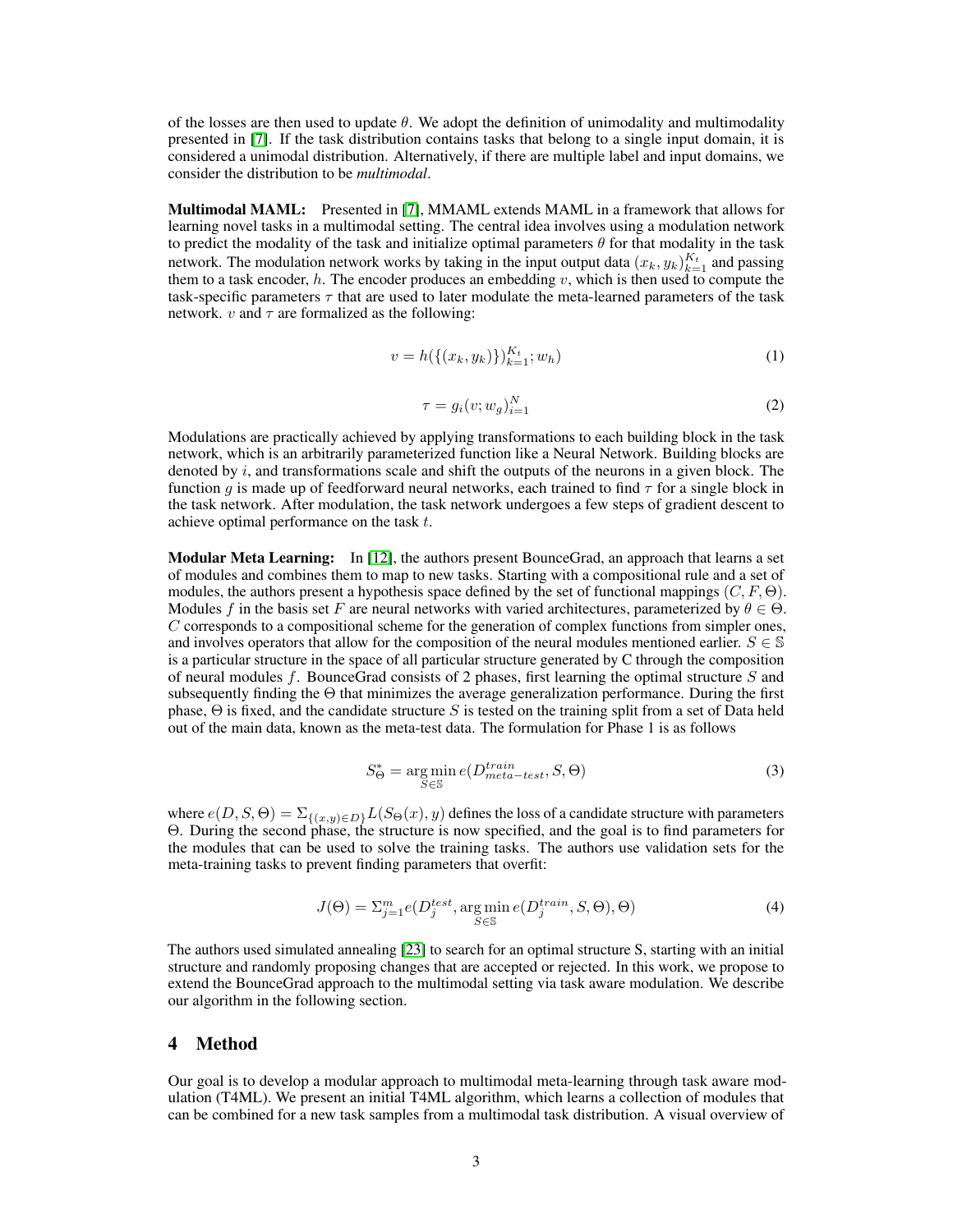the approach, as well as the complete concrete algorithm in the form of pseudo-code is included in Figure [1](#page-4-0) and Algorithm [1,](#page-4-0) respectively.

T4ML builds on the two phase optimization approach outlined in [\(3\)](#page-2-0) and [\(4\)](#page-2-1) by adding a third phase involving task aware modulation. First, after being provided with a basis set of modules  $F$ , a compositional scheme  $C$ , and an initial set of parameters for the modules  $\Theta$ , T4ML searches for an optimal structure  $S^*$  in the same way as [\(3\)](#page-2-0). Following BounceGrad, the simulated annealing search is performed starting with an initial candidate structure and randomly modifying it based on the constraints of  $C$  to find potentially better candidates. This search is performed over a batch of tasks, as outlined explicitly in lines 3 through 8 of Algorithm [1.](#page-4-0) Once an optimal structure  $S^*$  is found, Phase 2 begins. Θ is now found such that it minimizes the generalization performance of the candidate structure as described in [\(4\)](#page-2-1). This process is described in lines 9 through 14 of Algorithm [1.](#page-4-0)

With optimal structure  $S^*$  and optimal initilizations  $\Theta$  found, T4ML introduces task aware modulation as described in MAML. A modulation network is introduced, consisting of a task encoder and a series of deep feed forward neural networks (DNNs). The task encoder generates task embeddings  $v$  as described in [\(1\)](#page-2-2). This is passed to the DNNs, which generate modulation parameters  $\tau$  as outlined in [\(2\)](#page-2-3). S ∗ functions as the task network in the MMAML setting, and task aware initiliazations are found through applying modulations to the module parameters  $\Theta$ ,  $\Theta_i \dots \tau_i$ , where  $i = 1, ..., N$  for N modules. Different modulations can be used, including softmax based modulation. Different modulation operators will be explored in the experiments outlined in Section 5. During Phase 3, the modulation network and task network are trained end to end on the batch of tasks, as outlined in lines 15 through 23 of Algorithm [1.](#page-4-0) On a per task basis, j, the gradients for the loss with regards to the data samples K are calculated, and the parameters of  $\Theta$  are updated. This process is outlined in lines 16 through 19 of Algorithm [1.](#page-4-0) After training has been done on all tasks in the batch, the parameters are updated for the task network Θ. The parameters for the modulation network are also updated in the same way, denoted by  $w_h$  for the task encoder v and  $w_g$  for the DNNs that output  $\tau$ . These updates are described in lines 11 through 13 in Algorithm [1.](#page-4-0)

We aim to develop and demonstrate the described algorithm, and compare it with state of the art approaches in Modular and Multimodal meta-learning, as described in Section 5.

# 5 Experimental Approach

To assess the effectiveness of the proposed method in multi-modal settings, we compare it against other meta-learning approaches across multi-modal domains. We adopt and extend the experimental procedures demonstrated in previous meta-learning papers [\[7,](#page-5-4) [12\]](#page-5-7) for clarity and reproduceability. T4ML presents an initial exploration into a general approach for modular, multi-modal meta-learning, and as such the methods compared in the experimental approach are specifically those that are known to operate across domains well. Task domains to be explored include multimodal few shot regression and multimodal image classification. These tasks serve as important benchmarks in the broader meta-learning community, and lay the foundation for research into more complicated problem formulations like Reinforcement Learning or Robotics. We seek to compare the following baseline meta-learning methods on the mentioned tasks:

MAML: Model-agnostic meta learners with a fixed task network across different task domains.

MMAML: The architecture of the task network in the MMAML setup will be identical to MAML.

BounceGrad: The modules in this approach will be shared with T4ML to demonstrate a meaningful baseline for modular approaches that weren't designed with multimodal tasks in mind.

In comparing these distinct methods with T4ML, we hope to highlight the usefulness of modular approaches specialized for multi-modal domains. We outline the Experimental approach for each domain in detail below.

#### 5.1 Regression Domain

We will begin by testing the various baselines on a combination of different function prediction tasks. We follow the general premise introduced in [\[12\]](#page-5-7) and extend it with the setup of the Sine function prediction task introduced in [\[3\]](#page-5-2). We setup 4 different one dimensional functions: sinusoidal functions, linear functions, sums of common non-linear functions, and quadratic functions. Data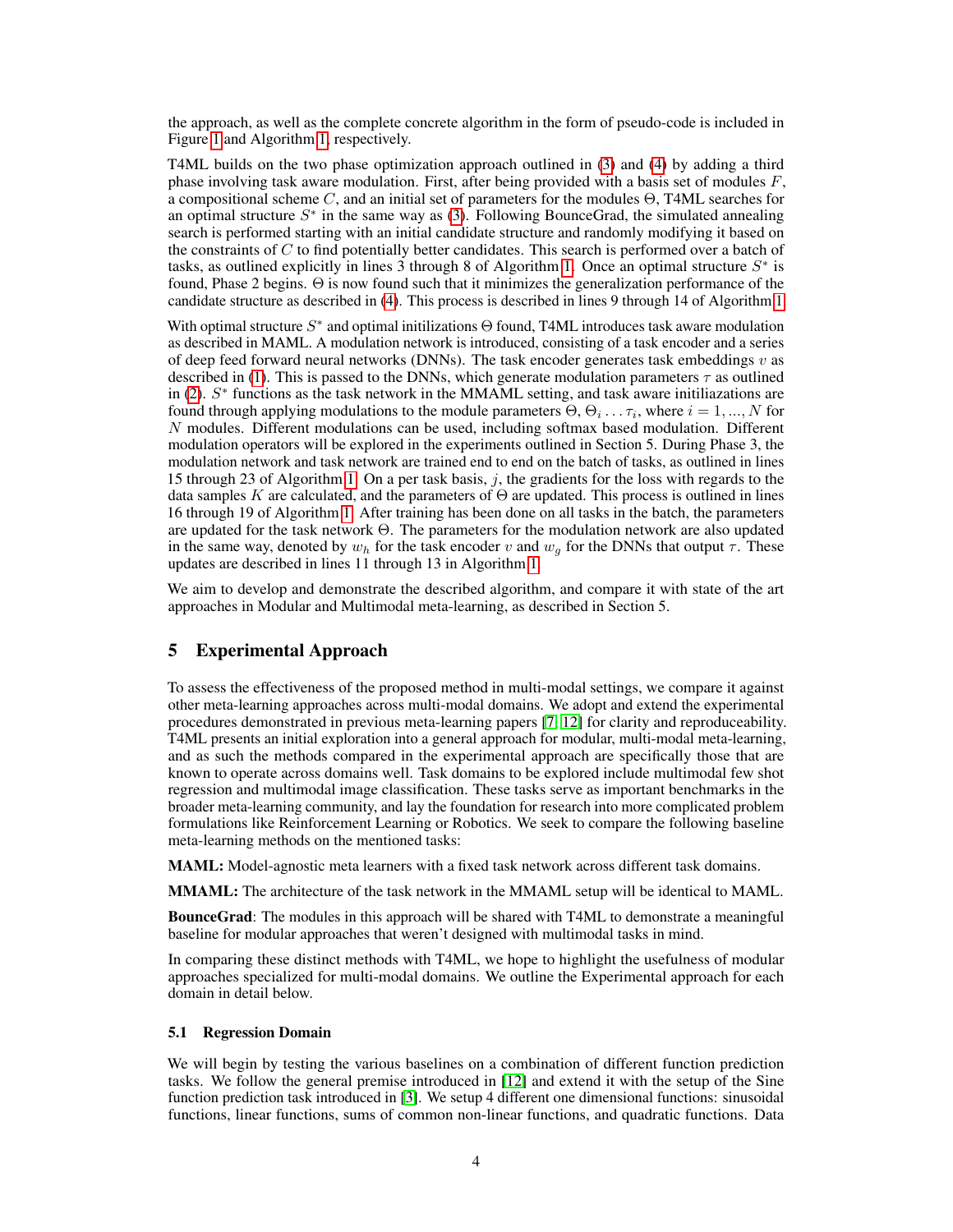

<span id="page-4-0"></span>Figure 1: Left: T4ML Overview. Step 1 involves finding optimal network structure  $S^*$  and initialization Θ. Step 2 modulates  $S^*_{\Theta}$  using the generated parameters  $\tau$ . **Right:** T4ML algorithm.

is samples with gaussian noise added to the output values. Pairs of input and output samples will be sampled from the function being tested and passed to the different meta-learning baselines for learning. Hyperparameters of established methods like MMAML and BounceGrad will be chosen based on their optimal configuration as provided in their respective papers for regression experiments. Hyperparameters for T4ML will be explored using similar initial values as seeds for a more general grid search. The model is tasked with predicting output values for associated inputs. We will repeat the experiments across 10 different runs and ascertain statistical significance through variance estimates of the performance for each of the methods, with the general aim of receiving experimental results that are conclusive.

Method Configurations MAML and MMAML will both make use of deep feedforward neural networks as task networks. MMAML will use an LSTM as the modulation network because of its success with sequential inputs and its use in the original MMAML configuration. As compared to the previous baselines, BounceGrad and T4ML make use of a compositional structure to construct the equivalent of the task network in MMAML. The general compositional scheme for sinusoidal functions, linear functions, and quadratic functions will be  $h(x) = f_i(f_i(x))$  and  $h(x) = f_i(x) +$  $f_i(x)$  for sums of non-linear functions, following the general setup of experiments in [\[12\]](#page-5-7). The compositional space F consists of 10 feedforward neural network modules, half of which have 1 hidden layer and half of which have 2. T4ML makes use of the same LSTM based modulation network as MMAML. Modulation approaches will include FiLM [\[24\]](#page-6-9) and softmax [\[25\]](#page-6-10).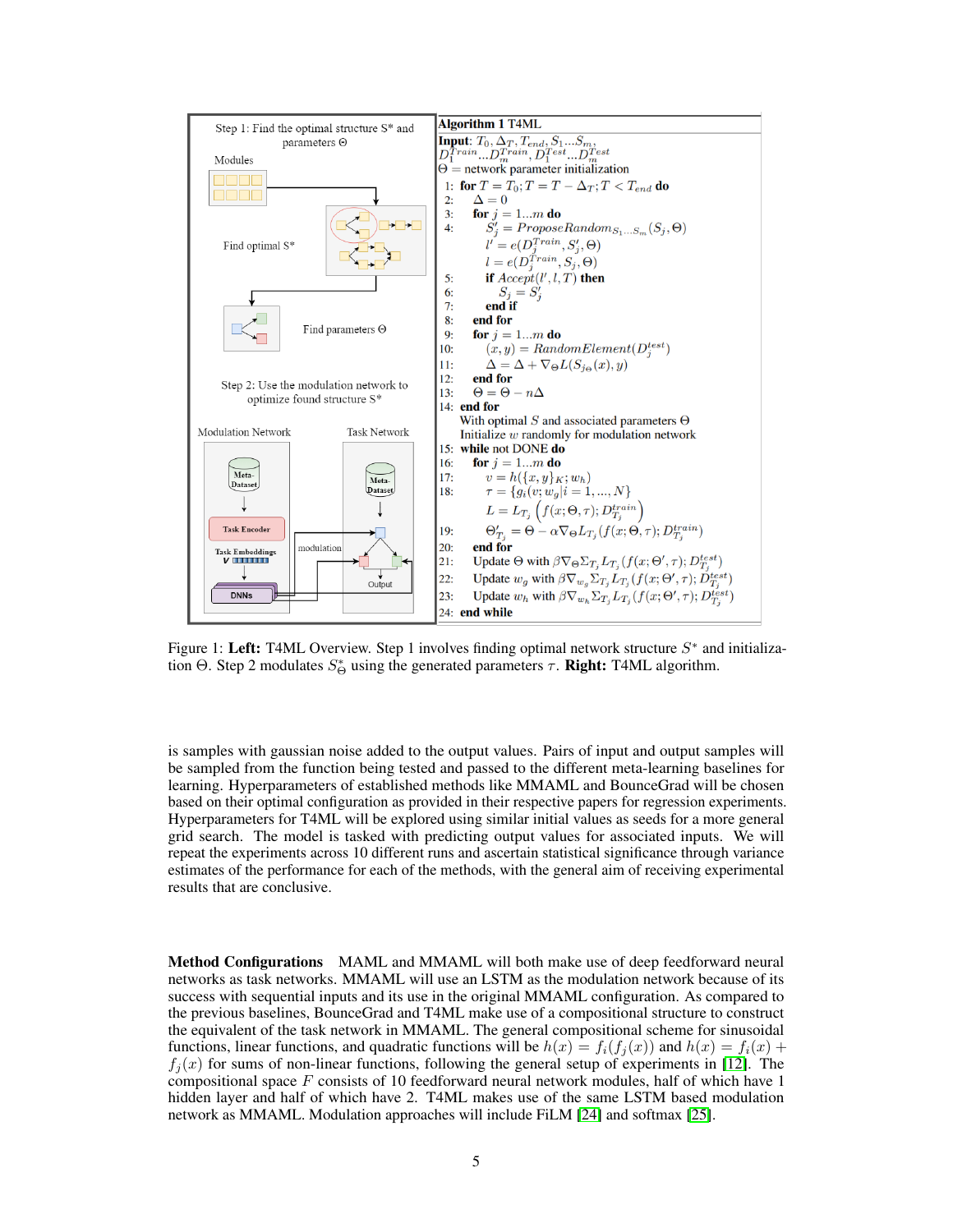#### 5.2 Image Classification

For Multimodal Image Classification, we generally follow the experimental procedure set forth in [\[7\]](#page-5-4). The task can be summarized as classifying images into a set of classes with a few number of samples available. We will combine several popular image datasets into a multimodal few-shot image dataset. The datasets to be used for this task are Mini-ImageNet [\[26\]](#page-6-11), FC100 [\[27\]](#page-6-12), CUB [\[28\]](#page-6-13), AIRCRAFT [\[29\]](#page-6-14), and OMNIGLOT [\[30\]](#page-6-15). classification Models are trained on different combinations of modalities, mainly 3 and 5 mode combinations. This procedure follows the some of the experiments presented in the original MMAML paper, and allows for a direct comparison between T4ML and MMAML. As with the regression experiments, we will repeat the experiments across 10 different runs in order to observe statistically significant results. This pattern will be repeated for all models being compared in the experiments.

Method Configurations In these experiments, MAML and MMAML will now make use of small 5 layer convolutional neural networks, along with the same LSTM modulation network. The compositional scheme used by BounceGrad and T4ML will be  $h(x) = f_i(f_i(x))$  owing to the heirarchical nature of the image domain, and the compositional space will consist of CNN modules, with 3 and 5 layer combinations. T4ML will continue to use an LSTM for task aware modulation, and will use FiLM and softmax.

#### **References**

- <span id="page-5-0"></span>[1] Jürgen Schmidhuber. *Evolutionary principles in self-referential learning; On learning how to learn: The meta-meta-...hook*. PhD thesis, Institut f. Informatik, Tech. Univ. Munich, 1987.
- <span id="page-5-1"></span>[2] S. Thrun and L. Pratt. *Learning to learn*. Springer, 1998.
- <span id="page-5-2"></span>[3] Chelsea Finn, Pieter Abbeel, and Sergey Levine. Model-agnostic meta-learning for fast adaptation of deep networks. *International Conference on Machine Learning (ICML)*, 2017.
- <span id="page-5-9"></span>[4] Alex Nichol, Joshua Achiam, and John Schulman. On first-order meta-learning algorithms. *arXiv preprint arXiv:1803.02999*, 2018.
- [5] Tianhe Yu, Chelsea Finn, Annie Xie, Sudeep Dasari, Tianhao Zhang, Pieter Abbeel, and Sergey Levine. One-shot imitation from observing humans via domain-adaptive meta-learning. *InInternational Conference on Learning Representations Workshop*, 2018.
- <span id="page-5-3"></span>[6] Chelsea Finn, Kelvin Xu, and Sergey Levine. Probabilistic model-agnostic meta-learning. In *Advances in Neural Information Processing Systems*, pages 9516–9527, 2018.
- <span id="page-5-4"></span>[7] Risto Vuorio, Shao-Hua Sun, Hexiang Hu, and Joseph J Lim. Multimodal model-agnostic metalearning via task-aware modulation. In *Advances in Neural Information Processing Systems*, pages 1–12, 2019.
- <span id="page-5-5"></span>[8] Jacob Andreas, Marcus Rohrbach, Trevor Darrell, and Dan Klein. Neural module networks. In *Proceedings of the IEEE conference on computer vision and pattern recognition*, pages 39–48, 2016.
- [9] Gasser Auda and Mohamed Kamel. Modular neural networks: a survey. *International Journal of Neural Systems*, 9(02):129–151, 1999.
- [10] Bart LM Happel and Jacob MJ Murre. Design and evolution of modular neural network architectures. *Neural networks*, 7(6-7):985–1004, 1994.
- <span id="page-5-6"></span>[11] Harshvardhan Sikka. Creating, managing, and understanding large, sparse, multitask neural networks. 2020.
- <span id="page-5-7"></span>[12] Ferran Alet, Tomás Lozano-Pérez, and Leslie P Kaelbling. Modular meta-learning. *Proceedings of The 2nd Conference on Robot Learning*, 2018.
- <span id="page-5-8"></span>[13] Ferda Ofli, Rizwan Chaudhry, Gregorij Kurillo, René Vidal, and Ruzena Bajcsy. Berkeley mhad: A comprehensive multimodal human action database. In *2013 IEEE Workshop on Applications of Computer Vision (WACV)*, pages 53–60. IEEE, 2013.